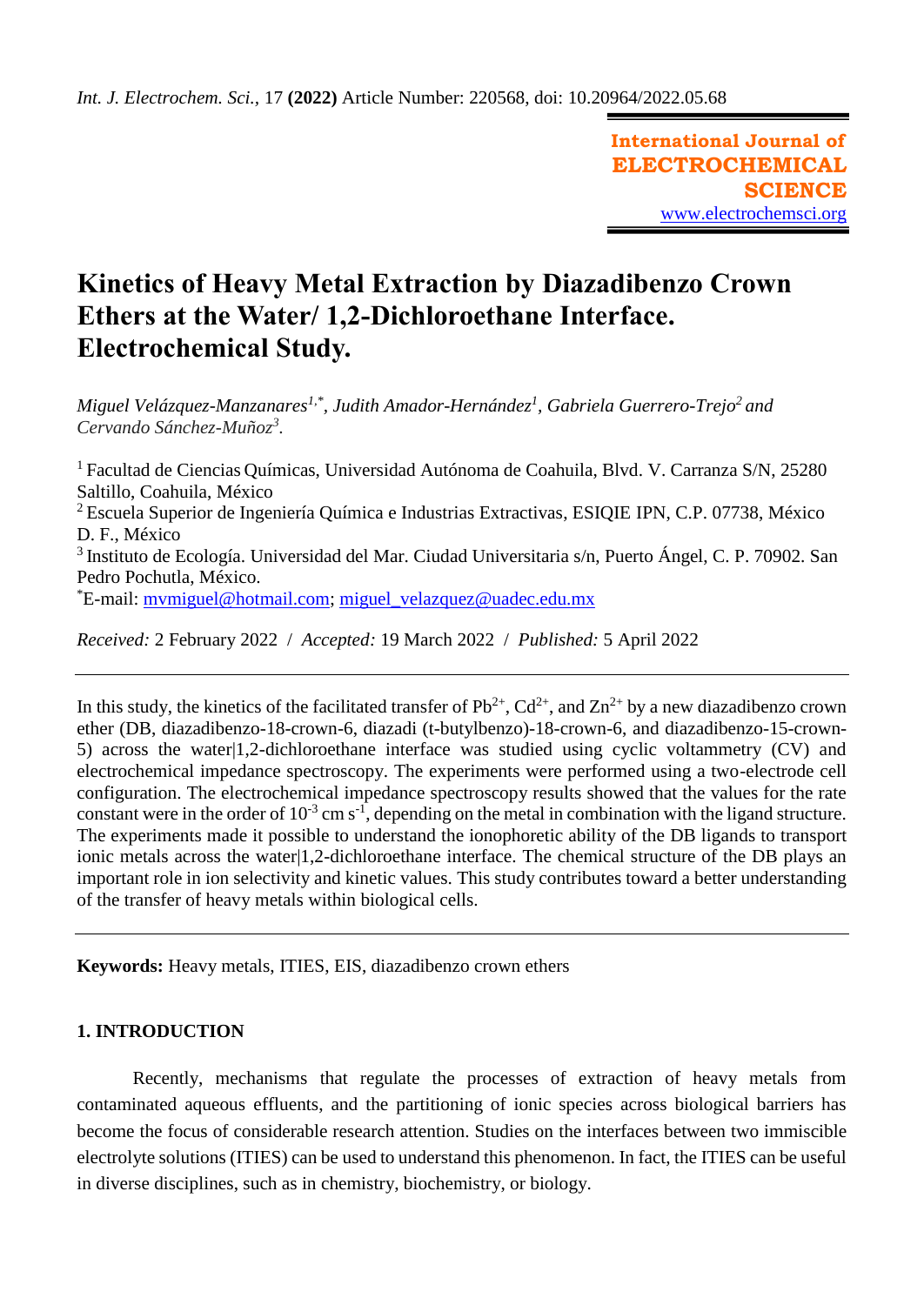Over 40 years ago, Koryta proposed assisted ion transfer at the ITIES using dibenzo-18-crown-6 (DB18C6) and the ionophore *valinomycin [1].* Since then, metal transfer facilitated by ionophores across ITIES has been widely studied [2]. The function of ionophores is to minimize the energy requirements of free metal transfer through the water–organic solvent interface, as it will require a large amount of energy for the cations to transfer itself. Through these studies, it has been possible to understand ion transfer across hydrophobic barriers, such as the selective extraction of metal ions across biphasic systems, among others [3, 4].

Studying the behavior of heavy metals in biological systems is important because of the serious damage they cause to living beings. However, in vivo studies in biological systems require specialized infrastructure and control parameters such as pH and ionic strength, which are complicated to establish.

In literature, there are some examples of studies on ITIES that deal with facilitated ion transfer, such as the extraction of  $Ni^{2+}$ ,  $Cd^{2+}$ , and  $Cu^{2+}$  facilitated by 2,2<sup> $\cdot$ </sup>:6<sup> $\cdot$ </sup>,2<sup> $\cdot$ </sup>-terpyridine at the water|2heptanone interface [5]. The transfer of  $Al^{3+}$ , facilitated by the prometryn herbicide at the water  $|1,2$ dichloroethane interface has also been studied [6]. Other divalent metal ion transfers at the ITIES such as the transfer of  $Cd^{2+}$  facilitated by 1,10-phenanthroline at the micro-interface has also been considered [7]. Another compound that has been used as a ligand to transport metal ions at the ITIES is the 4 morpholinoacetophenona-4-ethyl-3-thiosemicarbazone at the water|1,2-dichloroethane interface [8]. Lagger *et al*. (1998) used a series of highly hydrophobic thioether ligands to extract heavy metal ions at the water|1,2-dichloroethane interface [9]. The ITIES investigation has been extended to microinterfaces (microITIES). From an analytical point of view, studies on the ability of 8-hydroxyquinoline to quantify metal ions such as  $Pb^{2+}$ ,  $Cd^{2+}$ , and  $Zn^{2+}$  using microITIES have been performed [10].

In this field, there have been extensive studies on the selectivity of the ligand at the ITIES. However, only a few studies have focused on the kinetics of metal ion transfer at the liquid–liquid interface, and most of these studies were performed using a supported liquid membrane (SLM), for example, the facilitated transport of  $Cd^{2+}$  using cyanex 923 as the ionophore [11], or the transfer of  $Cu^{2+}$ using calix [4] and arene [12]. In these studies, the ligand's ability to transfer metal ions at the SLM was assessed using parameters such as co-anions, pH, and carrier concentration.

The kinetics of monovalent ions have also been evaluated from water to the organic phase, assisted by DB18C6 at the interface between the two liquids, and the apparent rate constant and transfer coefficient were determined [13]. The effect of a phospholipid monolayer on the kinetics of IrCl $6^{2}$ transfer across the water|1,2-dichloroethane interface has also been studied [14]. Other studies, including the kinetics of TEA<sup>+</sup> at the water|1,2-dichloroethane (DCE) interface, were performed through steadystate voltammetry at nano-ITIES [15]. From an analytical point of view, the detection of chemical compounds of biological interest such as neurotransmitters and neuromodulators by nano-ITIES [16] and γ-aminobutyric acid detection with a nano-ITIES pipet electrode at the water|1,2-DCE-octanoic acid interface has been carried out [17]. Additionally, studies on the adsorption and ionophoretic activities of proteins at the ITIES have recently been carried out [18].

Studies on the transfer of ions provided by ionophores through ITIES have facilitated the generation of models to explain the ion transfer phenomena of essential metals, including heavy metals, across biological or artificial membranes (selective extraction models). The aim of this study was to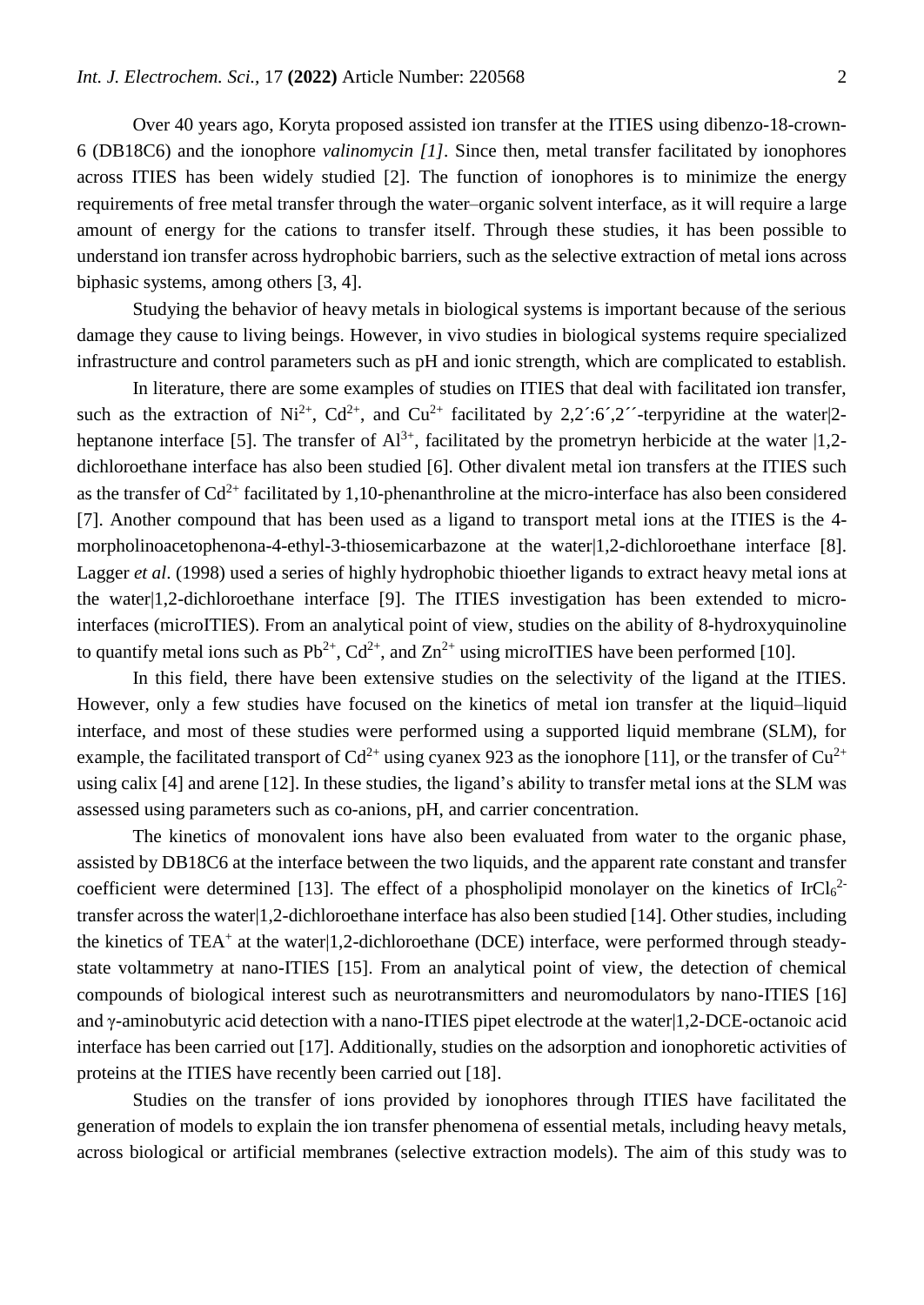investigate the kinetics of the transfer of heavy metal ions provided by the ionophore family of diazadibenzo crown ethers through the water|1,2-dichloroethane (1,2-DCE) interface.

## **2. EXPERIMENTAL**

For electrochemical experiments, a two-electrode cell configuration was employed. Two Ag/AgCl electrodes with a large area  $(7.0 \text{ cm}^2)$  and a planar interface were easily adjusted in the cell using a syringe.

Tetraphenylarsonium chloride (TPAsCl, Fluka), 1,2-DCE (Gold Label, Aldrich), and potassium tetrakis (4-chlorophenyl)borate (KTPBCl, Fluka purum) were used as received. Tetraphenylarsonium tetrakis(4-chlorophenyl)borate (TPAsTPBCl) was precipitated from the corresponding chemicals and recrystallized twice from acetone (BDH, AnalaR). The ligands were diazadibenzo crown ethers (DB) (Fig. 1) and it was a gift from Dr. J.C. Aguilar of the UNAM. The preparation and characterization details can be found in reference  $[19]$ . PbCl<sub>2</sub>, ZnCl<sub>2</sub>, and CdCl<sub>2</sub> (Sigma-Aldrich) were employed as supporting electrolytes in the aqueous phase. Aqueous solutions were prepared in deionized water (Jalmek). All experiments were carried out at  $25 \pm 1$  °C. During the measurements, the electrochemical cell was placed inside a Faraday cage.

CV and electrochemical impedance spectroscopy (EIS) were carried out using a potentiostat/galvanostat PGSTAT30 (Autolab, Eco Chemie). EIS was performed with a sinusoidal signal of 10 mV for different imposed potentials; no IR compensation was used. Finally, the spectral signal was recorded at frequencies in the range  $1 - 1000$  Hz. The solution resistance was extrapolated at a high frequency in the impedance plot. Additionally, the impedance spectra were processed with Microcal Origin 6.0 (Microcal Software Inc.).

The measured potential corresponds to the following cell:

$$
Ag|AgCl1| TPAsCl(w) | TPAsTPBCI(o) | \sigma | MCI2(w) | Ag|AgCl2
$$
  
ionophore  
<sub>xmM</sub>

where  $x$  is the ionophore concentration in the organic phase,  $y$  is the metal concentration in the aqueous phase,  $\sigma$  represents the interface of the study, and Ag|AgCl<sub>1</sub> and Ag|AgCl<sub>2</sub> are reference electrodes.





Diazadibenzo-18-Crown-6 (L1) Diazadi(t-butylbenzo)-18-crown 6 (L2)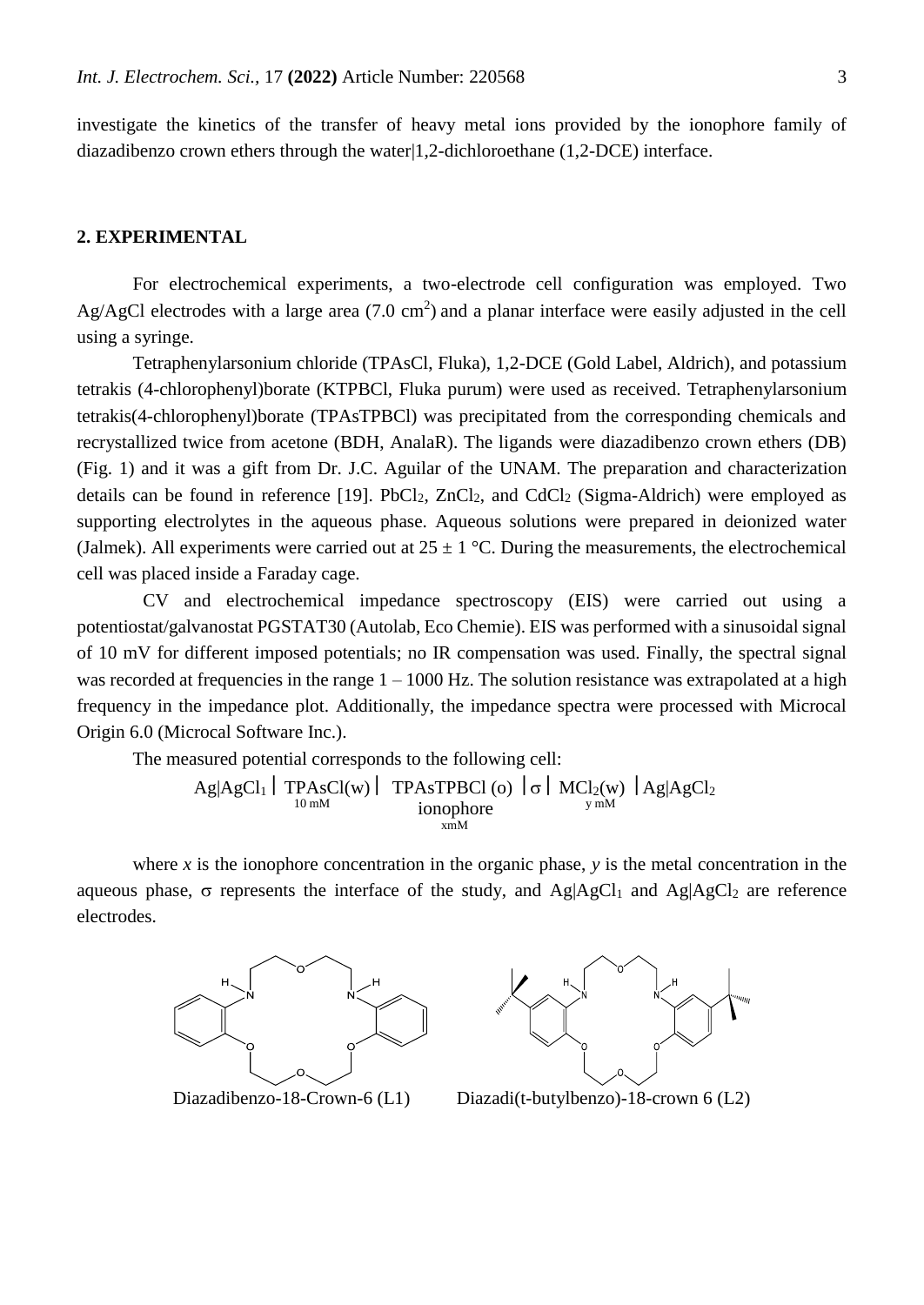

Diazadibenzo-15-crown-5 (L3)

**Figure 1**. Chemical structure of dibenzo crown ethers.

The potentials were reported on the Galvani potential scale and calculated according to the following equation:

$$
E_{CELL} = \Delta_o^{\nu} \phi - \Delta_o^{\nu} \phi_{TPAs^{+}}
$$
 (1)

where  $\Delta_{o}^{w}\phi$  $\alpha_o^{\psi}$  is the Galvani interfacial potential, and  $\Delta_o^{\psi} \phi_{\text{TPAs}}$  $\phi_{\text{TPA}^{\phi}}$  is the Galvani potential at the reference interface, expressed as follows:

$$
\Delta_{o}^{w} \phi_{TPAs^{+}} = \Delta_{o}^{w} \phi_{TPAs^{+}}^{O} + \frac{RT}{zF} \ln \frac{a_{TPAs^{+}}^{O}}{a_{TPAs^{+}}^{w}}
$$
\n(2)

The standard transfer potential for TPAs<sup>+</sup>( $\Delta_0^{\text{w}} \phi_T^{\text{o}}$  $\Delta_{\rm o}^{\rm w}\phi_{\rm TPA\dot{s}}^{\rm o}$  ), was set to –0.364 V [20].

#### **3. RESULTS AND DISCUSSION**

#### *3.1 Cyclic voltammetry*

Figure 2a shows the cyclic voltammogram for facilitated  $Pb^{2+}$  transfer by L2 at the water|1-2 DCE interface using a two-electrode cell. The half-wave potential for the process is similar to that obtained in a four-electrode cell [4]. As observed in the figure, the peak-to-peak difference was 60 mV, which is close to the theoretical value (59 mV) described by the Nernst equation, and is a reversible behavior for the metal extraction. Using a two-electrode cell configuration can eliminate the Luggin capillaries, which are common in the four-electrode cell, where they cause a geometric effect due to the deviation of the electric field. It is easier to extract the impedance signal when a two-electrode cell is employed, compared to when a four-electrode cell is employed. Additionally, the interface can be easily adjusted to a flat interface between the two immiscible liquids instead of having a typical meniscus [21].

In addition, voltammetry experiments were carried out for other cations and ionophores L1, L2, and L3. Figure 2b and 2c show the transfer of  $Cd^{2+}$  and  $Zn^{2+}$  facilitated by L2 at the water|1,2-DCE interface, indicating a reversible wave transfer current. The transfer of these cations takes place at the edge of the potential window, specifically in the positive region, meaning that this process requires more energy to facilitate the transport of  $Cd^{2+}$  and  $Zn^{2+}$  compared to the transfer of Pb<sup>2+</sup> by L2 (for example). A similar behavior was observed when L1 and L3 were used as ligands. The electrochemical behavior of the Pb<sup>2+</sup> transfer can be explained by the fact that Pb<sup>2+</sup> has a higher ionic radius (1.18 Å) compared to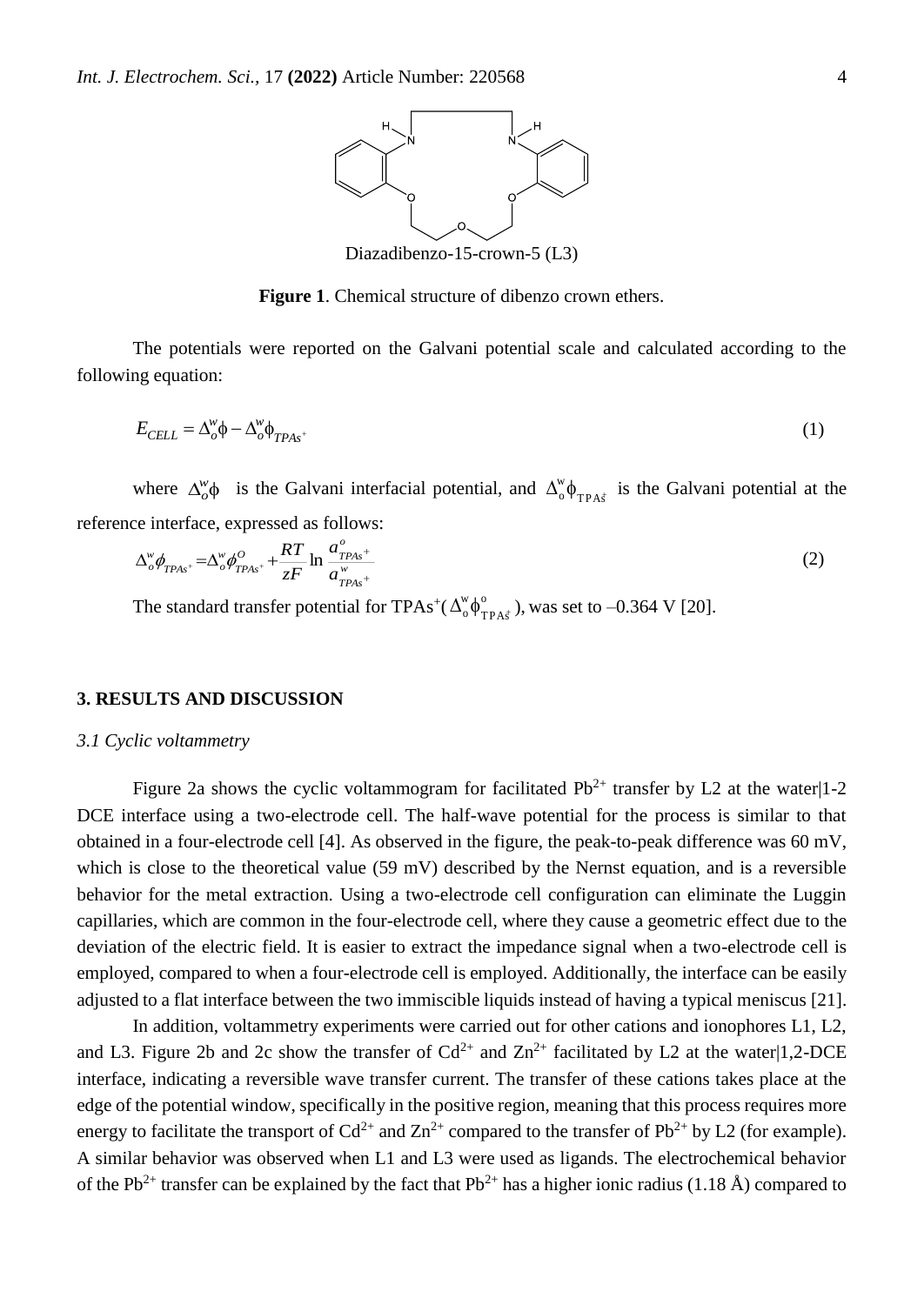that of  $\text{Zn}^{2+}$  (0.75 Å) and Cd<sup>2+</sup> (0.95 Å); moreover, because of the weak hydration sphere, the ionophores can form a stable complex with  $Pb^{2+}$  rather than  $Zn^{2+}$  and  $Cd^{2+}$ .



**Figure 2.** Facilitated transfer of (a)  $Pb^{2+}$  (PbCl<sub>2</sub> 0.01 M), (b)  $Cd^{2+}$  (CdCl<sub>2</sub> 0.01 M) and (c)  $Zn^{2+}$  (ZnCl<sub>2</sub> 0.01 M) by L2 (0.10 mM)) across the water|1,2-DCE interface (solid line). Supporting electrolyte: TPAsTPBCl 0.01 M in the organic phase and 0.01 M metallic salt in the aqueous phase (dotted line). Sweep rate:  $20 \text{ mV s}^{-1}$ .

## *3.2 Kinetics of metal extraction*

According to the impedance measurements at the ITIES, a high solution resistance was observed owing to the presence of the organic solvent, a phenomenon that is common in the ITIES system. In fact, the solution resistance dominated the signals at higher frequencies.

Figure 3 shows the impedance spectra signal (Nyquist diagram) for the transfer of  $Pb^{2+}$ ,  $Cd^{2+}$ , and  $\text{Zn}^{2+}$  by ionophore L2. As observed, the impedance signal for the base electrolyte is higher than the signal observed when the ionophore is present in the organic phase. The decrease in the impedance signal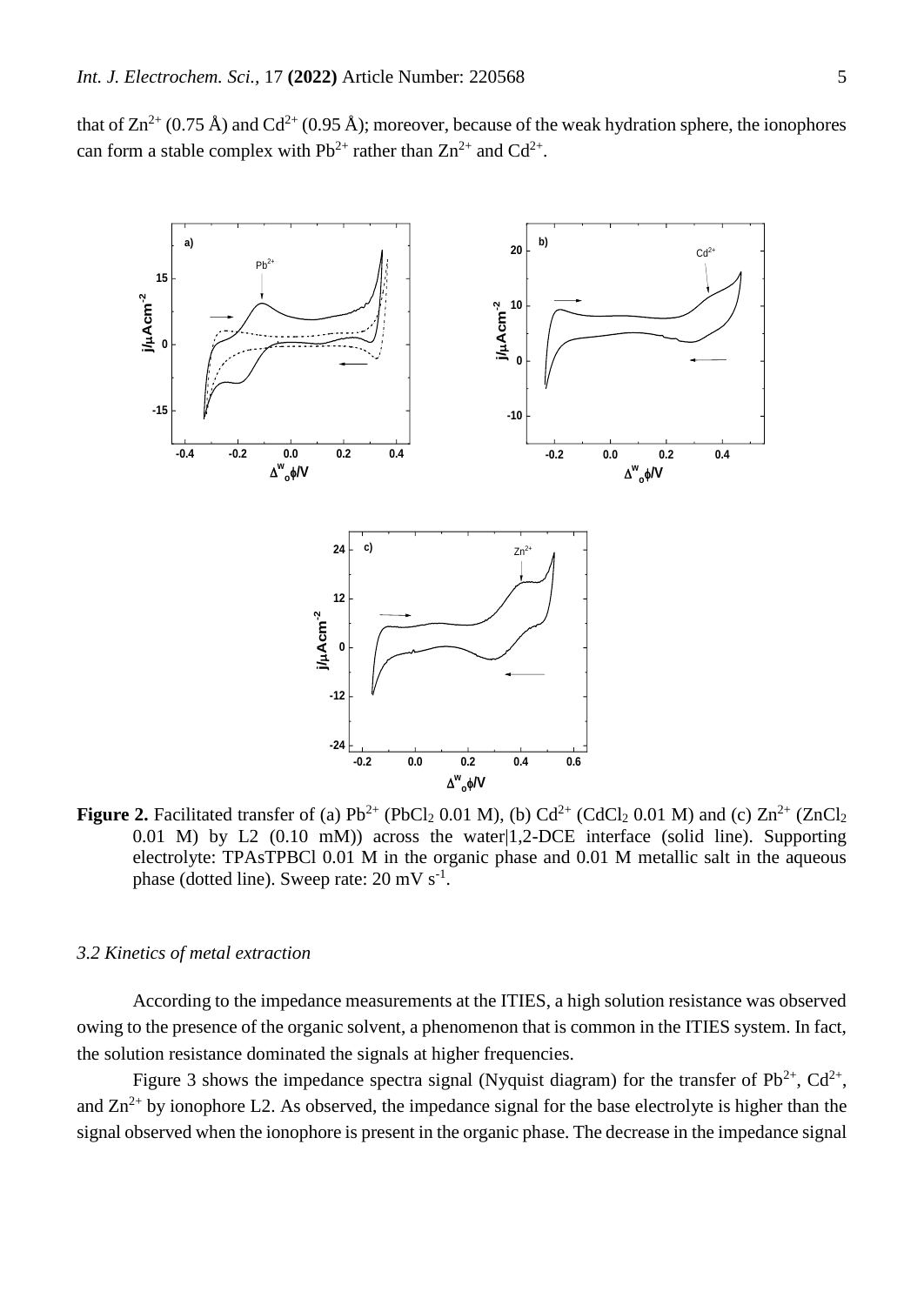in the presence of the ligand indicates that a faradaic reaction occurs, which means that there is a transfer of the metal across the interface, as observed during the CV experiments.



**Figure 3**. Nyquist diagram for the facilitated transfer of a)  $Pb^{2+}$ , b)  $Cd^{2+}$  and c)  $Zn^{2+}$  by L2 at the water|1,2-DCE interface. In the absence of the ligand (1) and in presence of the ligand (2) at the half-wave potential.

The impedance spectra signal was measured every 10 mV within the potential region, where the metal transfer took place, as was observed in the CV. In fact, the potential to perform the EIS was close to the half-wave potential before and after the transfer. Figure 3 shows the impedance signal obtained at half-wave potential for the transfer of  $Pb^{2+}$ ,  $Cd^{2+}$ , and  $Zn^{2+}$  facilitated by L2, whereas Figure 4 shows the facilitated transfer of  $Pb^{2+} Cd^{2+}$  and  $Zn^{2+}$  by ionophore L3, with an impedance plot that clearly follows a pattern that is similar for all the tested ligands and cations. It is notable that the impedance signal for the supporting electrolyte contained a capacitive current, as shown in CV. This current had some influence on the impedance measurement; hence, the admittance for the support electrolyte signal was calculated and then subtracted from the admittance obtained for the facilitated metal ion transfer by the ionophore. Thus, the result was a faradaic reaction.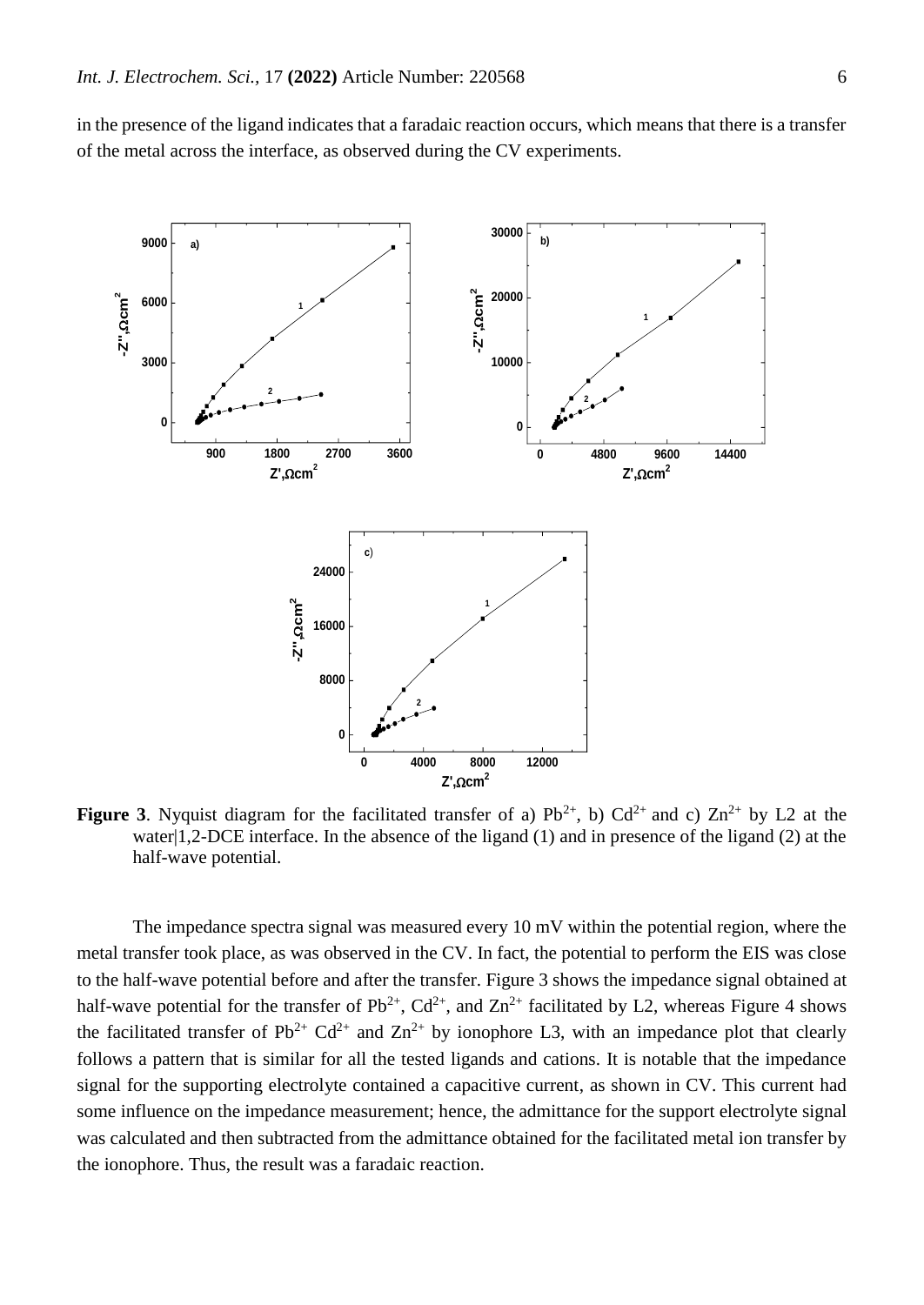

**Figure 4**. Nyquist diagram for the facilitated transfer of a)  $Pb^{2+}$ , b)  $Cd^{2+}$  and c)  $Zn^{2+}$  by L3 at the water|1,2-DCE interface. In the absence of the ligand (1) and in presence of the ligand (2) at the half-wave potential.

The kinetic parameters were evaluated following the Randles method, because this method allows for the expression of the real and imaginary components of the impedance spectra for the metal transfer.  $r = Z$ ,  $r_s = Z'$ ,  $1/\omega c_s = Z''$  as a function of  $\omega^{-1/2}$ , where  $\omega$  is the angular frequency ( $\omega \Box = 2\pi f$ , f  $=$  frequency in Hz), and  $c_s$  is the capacitance related to the transfer process (Fig. 5) [21]:

$$
r_s = R_{CT} + \sigma \omega^{-1/2} \quad (1)
$$
  

$$
1/\omega c_s = \sigma / \sqrt{\omega} \tag{2}
$$

where  $\sigma$  is the Warburg coefficient, which depends on the diffusion of the metal, and  $R_{ct}$  is the charge transfer resistance.

Thus,  $\sigma$  can be defined as follows [22]: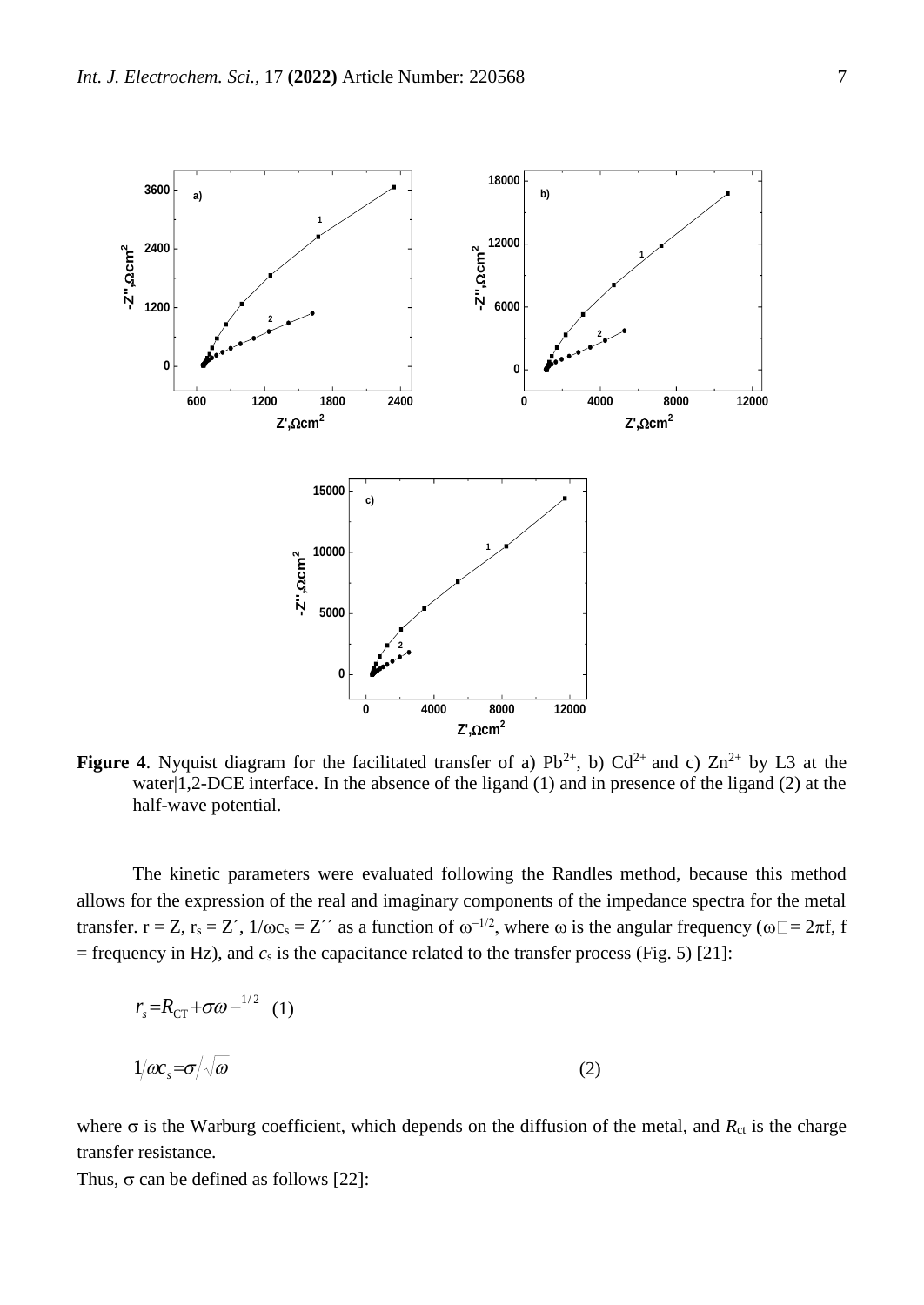*Int. J. Electrochem. Sci.,* 17 **(2022)** Article Number: 220568 8 8

$$
\sigma = \frac{RT}{\sqrt{2}z^2F^2A(D_{LM^+})^{1/2}c_A} \frac{(1+\rho)^2}{\rho}
$$
\n(3)

where  $\rho = \exp[F(\Delta_0^w \phi - \Delta_0^w \phi_{1/2})/RT]$ , *A* is the interfacial area,  $c_A$  is the ligand concentration, and  $D_{LM^+}$ is the diffusion constant for the complex ionophore cation in the organic phase.  $\Delta_0^{\omega}\phi$  and  $\Delta_0^{\omega}\phi_{1/2}$ w  $\Delta_{\circ}^{\rm w}\phi_{1/2}$  are the Galvani potential and half-wave Galvani potential across the water|1,2-DCE interface.



**Figure 5**. Dependence of imaginary (1) and real (2) components of the assisted metal transfer of a)  $Pb^{2+}$ , b) Cd<sup>2+</sup> by L1 and c) Cd<sup>2+</sup>, d) Zn<sup>2+</sup> by L2 at the water|1,2-DCE interface on  $\omega^{1/2}$  at the half-wave potential.

The kinetic values obtained from the experimental data are shown in Fig. 6. This representation has been previously discussed; thus, the data were adjusted to the following equation [23]:

$$
\ln\left(\frac{\delta}{1+\exp(-b)}\right) = \ln\left(\frac{k_s}{\sqrt{D_{\text{LH}^+}}}\right) + \alpha b \tag{4}
$$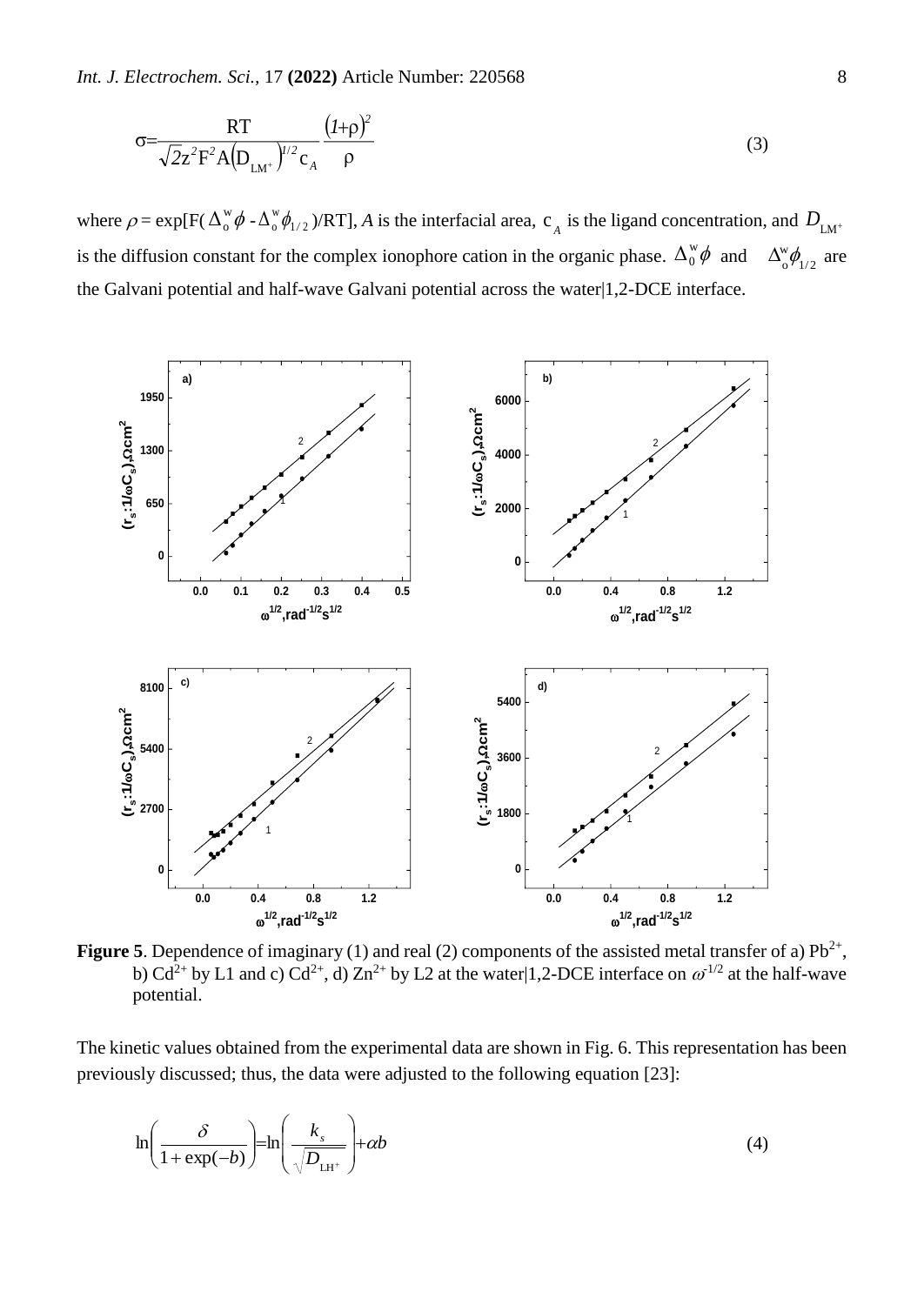where  $\delta = (2\omega)^{1/2} / (\omega r_s c_s - 1), b = zF (\Delta_s^{\omega} \phi)$  $\Delta^w_{_O}\pmb{\phi}$  -  $\Delta^w_{_O}\pmb{\phi}_{1/2}$  $\Delta_{\rho}^{\text{w}}\phi_{1/2}^{\text{w}}$  )/*RT*,  $k_s$  is the apparent rate constant, and  $\alpha$  is the transfer coefficient.



**Figure 6.** Dependence of  $\ln \left\{ \delta / \left[ 1 + \exp[-b] \right] \right\}$  on the interfacial Galvani potential for the facilitated transfer of a)  $Pb^{2+}$ , b)  $Cd^{2+}$  and c)  $Zn^{2+}$  by L1 and d)  $Pb^{2+}$  by L2.

The  $k_s$  values were found to be similar for the facilitated (assisted) transfer of ionic metals by hydrophobic ionophores [12], whereas the transfer coefficient  $(\alpha)$  for the majority of the metals and ligands tested revealed a reversible process. The latter can be explained by making an analogy; in the classical theory of electron transfer,  $\alpha$  is related to the symmetry of the potential energy barrier, however, in ITIES it may be more related to the effects of the electrical double layer and the trend in the complex metal–ionophore, determined by phase. For a single ion transfer, a value of  $k = 0.2$  cm s<sup>-1</sup> was obtained for the transfer of TEA<sup>+</sup> at the liquid–liquid micro-interface supported at the tip of a microcapillary by steady-state voltammetry and EIS studies [24]; a more extensive discussion dealing with the kinetics for this cation is presented in ref [25]. The difference between our data and the latter, in addition to the size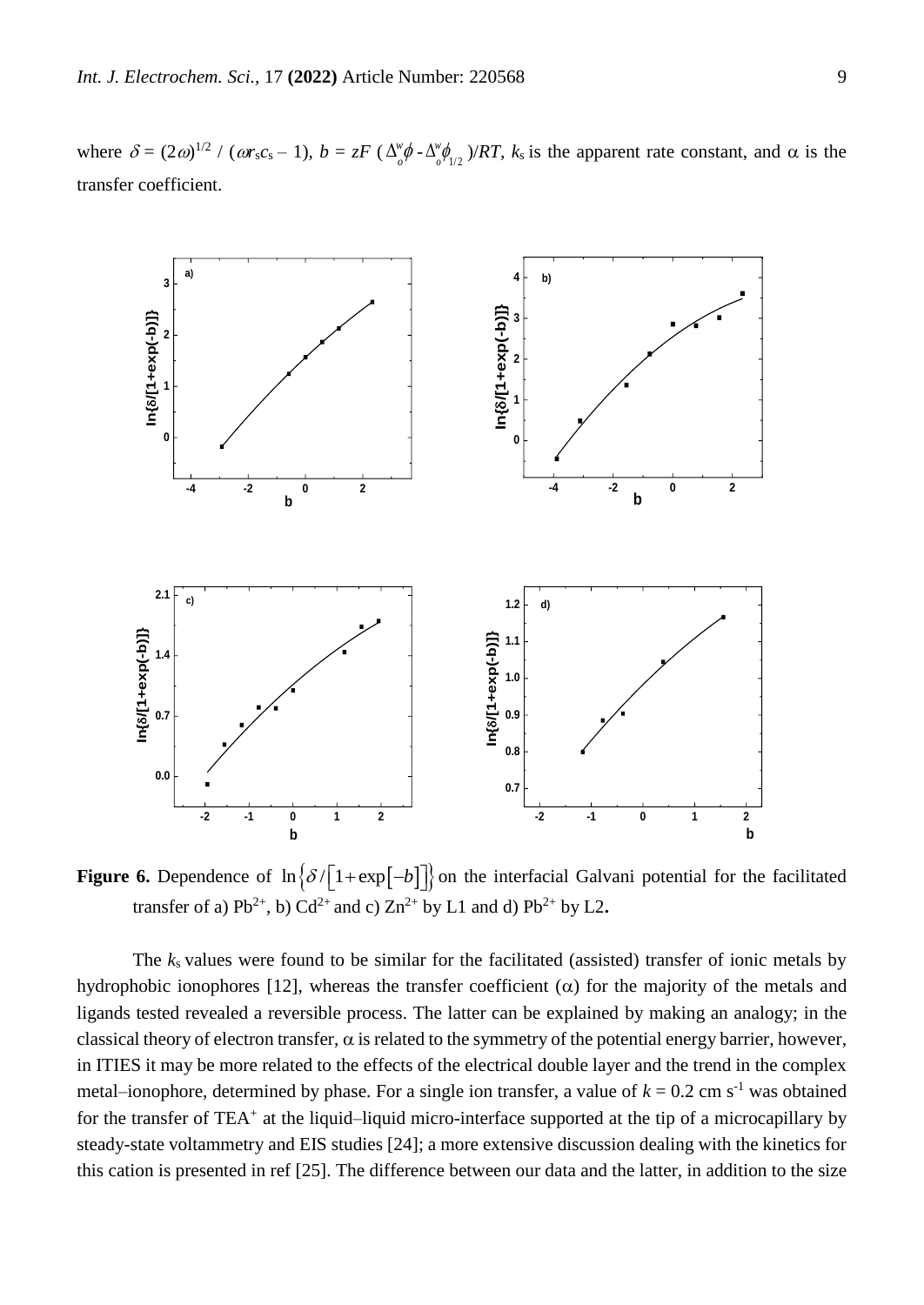of the interface, is that the single ion transfer is faster than the facilitated ion transfer in which the interfacial reaction between the cation and the ligand is probably the limiting process. In fact, Beattie *et al.,* (1995) studied the transfer kinetics of the potassium ion facilitated by BD18C6 through a microinterface formed between a small hole made on a polymeric membrane and 1,2-DCE, and found a value of  $k = 0.31$  cm s<sup>-1</sup>. This value was greater than the values presented in this study. The difference is probably because Beattie *et al*. employ a small area between the two liquids that minimizes the solution resistance and generates high kinetic constants [26]. However, the experimental setup is quite difficult to manipulate, especially when building an electrochemical cell. Table 1 summarizes the kinetic parameters obtained for the three tested ionophores at the water|1,2-DCE interface.

| Ionophore      | Cation    | $k_s/cms^{-1}$ | $\alpha$        |
|----------------|-----------|----------------|-----------------|
| L1             | $Pb^{2+}$ | $9.0x10^{-3}$  | $0.45 \pm 0.08$ |
|                | $Cd^{2+}$ | $1.8x10^{-2}$  | $0.71 \pm 0.01$ |
|                | $Zn^{2+}$ | $4.6x10^{-3}$  | $0.43 \pm 0.08$ |
| L2             | $Pb^{2+}$ | $5.5x10^{-3}$  | $0.32 \pm 0.09$ |
|                | $Cd^{2+}$ | $4.9x10^{-3}$  | $0.65 \pm 0.09$ |
|                | $Zn^{2+}$ | $4.6x10^{-3}$  | $0.72 \pm 0.05$ |
| L <sub>3</sub> | $Pb^{2+}$ | $5.8x10^{-3}$  | $0.73 \pm 0.24$ |
|                | $Cd^{2+}$ | $4.3x10^{-3}$  | $0.49 \pm 0.09$ |
|                | $Zn^{2+}$ | $5.4x10^{-2}$  | $0.41 \pm 0.04$ |

**Table 1.** Kinetic parameters for the facilitated transfer of metal ions by ionophores at the water|1,2-DCE interface.

By contrast, *k*s is independent of the molecular volume of the ligand. In fact, L1 shows a higher kinetic value for the transfer of  $Pb^{2+}$  and  $Cd^{2+}$  compared to the extraction process with the other ligands. Despite the fact that the facilitated transfer of  $\text{Zn}^{2+}$  to the organic phase by L3 requires a large amount of energy, its rate constant is greater, indicating that this cation is transported across the interface.

Figure 7 shows the relationship between *k*<sup>s</sup> and the function of the transfer coefficient. As observed in all the experiments, a reversible process occurred because the values of the transfer coefficient were close to 0.5, which is consistent with the signal observed during the CV experiments. However, for ionophore L3, a less reversible process was observed when  $Pb^{2+}$  was transported, probably due to the large ionic diameter of this cation. The other ionophores showed values close to 0.5 for the transport of  $Pb^{2+}$ .

The ionophores L1 and L2 only differ in the alkyl group present as substituent; L1 showed a transfer coefficient equal to  $0.45$ , which is close to that for a reversible process and its  $k<sub>s</sub>$  was the greatest compared to L2 and L3.

In the case of  $Cd^{2+}$  transfer, L1 showed a  $k_s$  value greater than that for L2 and L3. In fact, the  $\alpha$ value was higher than that for L2 and L3. This probably explains why  $Cd^{2+}$  extraction was faster at the ITIES.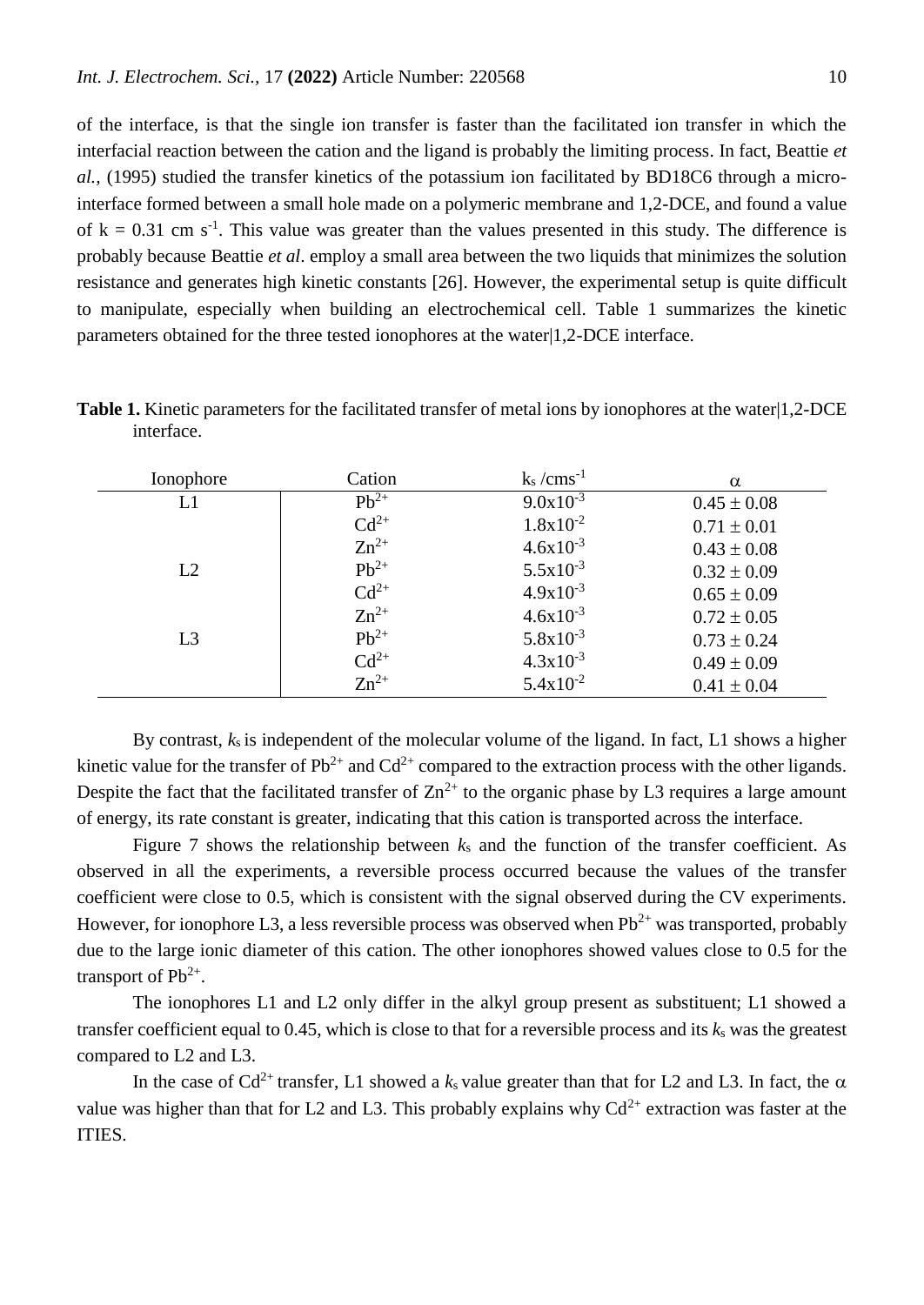

**Figure 7.** Relationship between  $k_s$  and  $\alpha$  for the facilitated transfer of the metal ions by L1, L2 and L3 at the ITIES.

Finally, the transport of  $\text{Zn}^{2+}$  at the ITIES by the three ionophores showed similar  $k_s$  values for L1, L2, and L3. It is notable that the transfer coefficient can display certain tendencies during the transfer of metal ions at the ITIES, as shown in Figure 7. For example, the transfer of  $\text{Zn}^{2+}$  by L1 tends toward the aqueous phase, whereas for L3, it tends toward the organic phase.

# **4. CONCLUSION**

It was shown that it is possible to study the facilitated transfer of heavy metals ions by DB at the liquid–liquid interface. The facilitated transfer potential for the three cations studied takes place in the middle of the potential window in the CV experiments. With this system, it was possible to study the kinetics for the facilitated transfer of certain cations at the water|1,2-DCE interface. The results showed that the chemical structure of the ligand and the chemical nature of the cation (atom radii) are the ratedetermining factors. This study can be useful as a model for understanding the ion transfer that occurs within biological systems.

# ACKNOWLEDGEMENTS

GGT thanks CONACyT for scholarship awarded for postgraduate studies at the Universidad del Mar, Oaxaca, Mex..

# **References**

- 1. J. Koryta, *Electrochim. Acta,* 24 (1979) 293*.*
- 2. L., Tomaszewsky, G., Lagger and H. H., Girault, *Anal. Chem*., 71 (1999) 837.
- 3. F., Reymond, D., Fermín, H. J. Lee and H. H., Girault, *Electrochim. Acta*, 45 (2000) 2647.